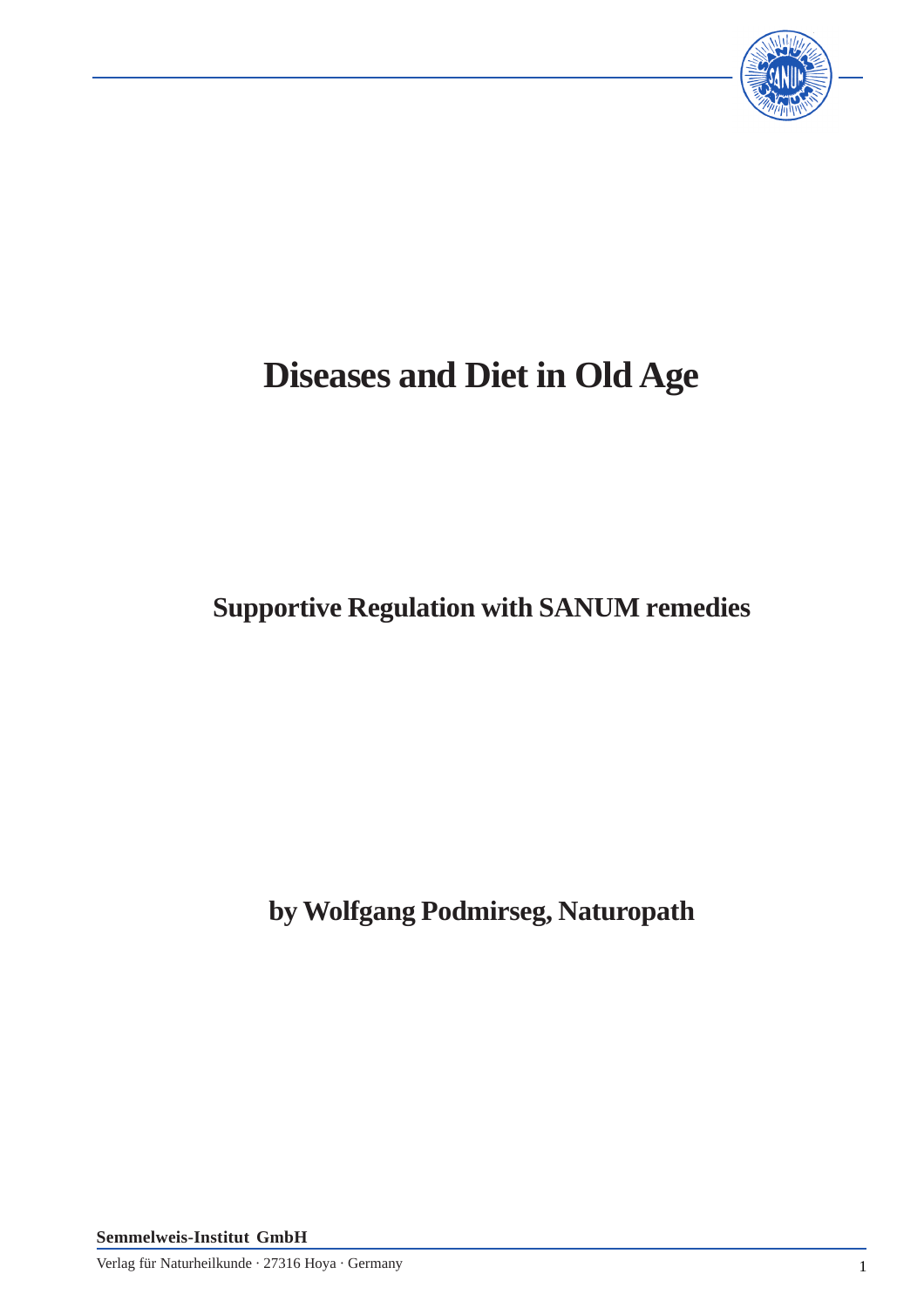

Complaints of old age are difficult to treat, because several conditions occur at once; however, they represent a challenge in everyday healing work, especially when our treatment is successful.

In most cases, patients come to consultations with a conglomeration of allopathic medication, leaving us wondering which of these may actually have contributed more damage than good to their compromised state of health.

Confronted with such facts in our case-taking, we can see clearly what a catastrophic state their intestinal flora must be in. We cannot always blame the doctors for these customary bad habits of medicinal abuse; many sick people demand drugs of all kinds: the pain must be deadened, and this gives control over all those little aches and pains, and most sufferers are content with that.

Frequently, people erroneously believe that to be free of pain is the same thing as being healthy.

If there comes a point when the doctor can no longer take the responsibility for certain prescriptions, the patient will simply go and find another one. Not until the limit has been exceeded and the barrel is running over do they realise that there is an alternative course of action. And so the first hurdle is crossed.

The next step is much harder to take, and for many people it is an obstacle they are barely able to overcome: "diet".

If it is impossible to convince the patient on this point, then, as experience shows, all our efforts are in vain, since a diet free of cow's milk and hen's egg allergens is the pillar of our treatment - as Enderlein taught us.

Many colleagues adopt a sceptical stance vis-à-vis this point, dismissing it as unimportant. Again and again, my own personal observations have demonstrated what an important and positive influence an adequate diet has on a patient. Anyone who disregards intestinal microbiology, can expect no success, or only limited success after all, the primary antigens are simply cow's milk and white of hen's egg.

In elderly people, the intestinal mucosa is almost always parched and atrophied: the result of inappropriate food and abuse of medicines. In most cases, this goes hand-in-hand with cardiac insufficiency, renal insufficiency, hypertension, vascular complaints, hypercholesterolæmia. The pancreas, liver and gallbladder are weakened, there are deficiencies of minerals, trace elements and vitamins - all things which a destroyed bacterial lining is incapable of assimilating and processing. These materials can only be utilised, once the milieu has been cleansed. Therefore, our primary objective must be the reversal of dysbiosis; once this has been achieved, all the blockages will free up of their own accord.

If we bear in mind that the blood is "the mother of all organs", then treatment is actually relatively simple. Keeping this in our sights, it is quite easy to get a handle on a multiple disease picture of old age, on condition that we have the disciplined co-operation of the patient.

It is remarkable that, even during the de-acidification stage using ALKALA, people's emotional state brightens up enormously; they are often barely recognisable, and erstwhile depressives are suddenly happy and cheerful. Mental clarity has replaced a dull, clouded brain.

The diet results in a loose, soft stool, without distention, diaphragmatic elevation or straining to defæcate; constriction of the heart completely ceases. The joints become more mobile, all previous unpleasant complaints gradually disappear.

The allopathic medication mentioned at the outset can be discontinued (with the exception of vital medicines), since Allopathy and Isopathy are antagonistic systems and do not go well together.

## **Treatment plan**

- Diet free of cow's milk and white of hen's egg, according to Dr. Werthmann.
- Alkalinization using ALKALA N powder, one measuringspoonful twice daily, dissolved in hot water and sipped slowly.
- SANUVIS drops, 20 drops in the morning; CITROKEHL, 1 tablet in the evenings.
- EXMYKEHL 3X suppositories,